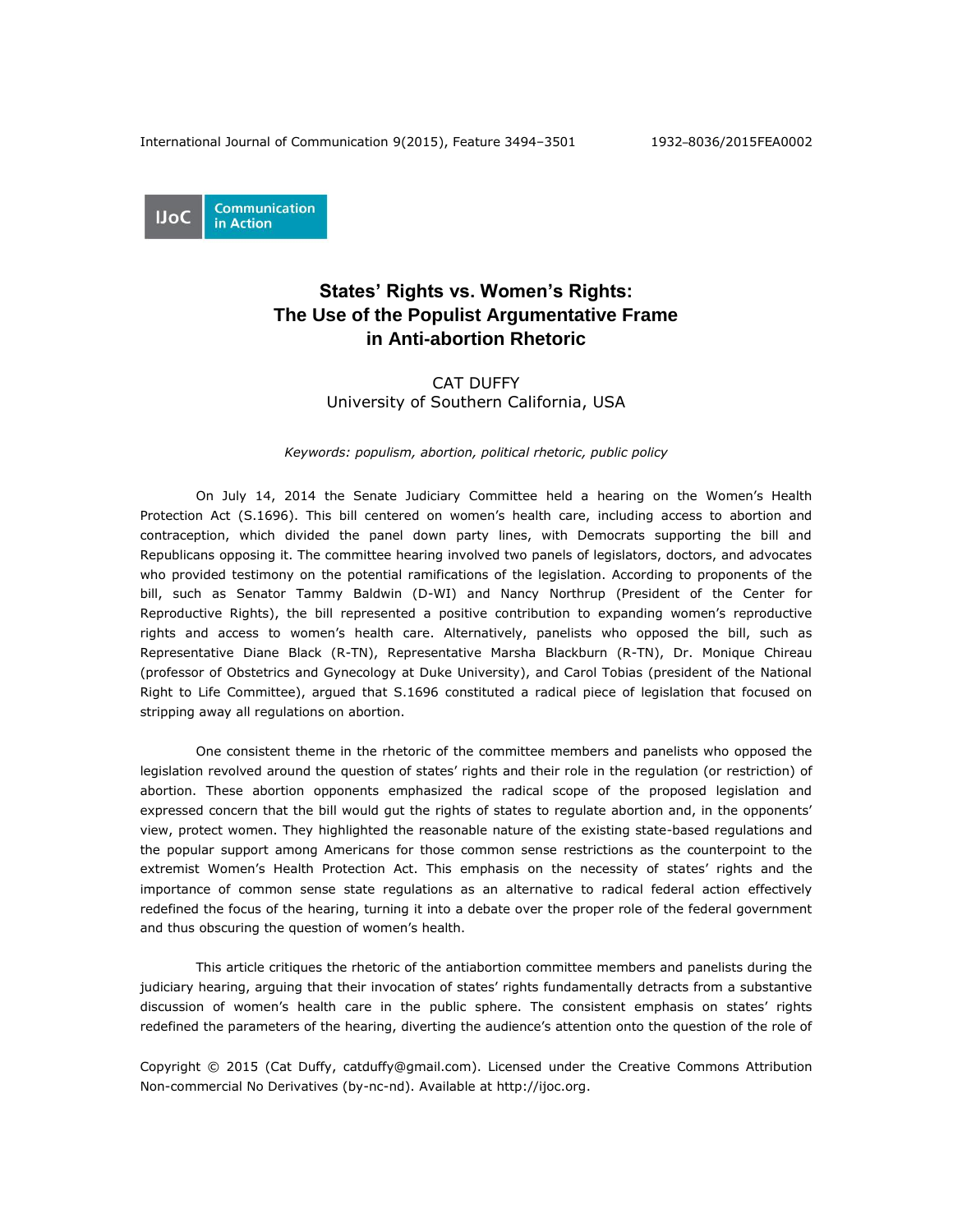the states versus the federal government and obfuscated the real question of women's health. Utilizing a populist-style appeal, the abortion opponents emphasized their framing of the proposed legislation as a radical intervention, juxtaposing it to the common sense state-based regulations that are supported by the majority of Americans. Arguments that focused on the scope of the Women's Health Protection Act and the critiques of its title aimed to deflect focus from the question of how to promote safe and affordable access to women's health care services and instead debated the role of the federal government. This article concludes with a discussion of the damaging impact of argumentation that revolves around deflection and diversion in public debates on women's health issues, as these rhetorical strategies functionally mask the fundamental challenges to safe and affordable access to women's health care posed by the current system.

#### **Populist Distractions: A Theoretical Framework**

Rhetorical scholars have examined populism as a movement and as a rhetorical strategy in numerous contexts. Populism has evolved over the ages, from the Populist Party in the 1890s up to the modern-day populist appeals in President Barack Obama's speeches. Populist-style arguments have been used by liberals and conservatives and in discussions ranging from economic policy to civil rights. In commenting on the resurgence of conservative populist rhetoric that accompanied the rise of the Tea Party, Michael Kazin argued in an interview that contemporary populism is the same as in the past, defining it as "the language of people who see ordinary people as a noble group and the elite class as selfserving" (Halloran, 2010, para. 4). While others have similarly underlined the centrality of division between opposing forces as a motivating force for populist rhetoric (Erlich, 1977), defining populism solely in terms of a fight between "the people" and elites fails to account for the multiple populist narratives that transcend political party lines and time. This article focuses on the contemporary conservative use of populism, drawing on Michael Lee's (2006) work on the populist argumentative frame as a mechanism for investigating how the rhetorical strategies used by abortion opponents during the Senate hearing shifted the terms of the debate from women's health to states' rights.

Lee (2006) introduced the populist argumentative frame, an argumentation structure built out of four elements that remains stable regardless of the substantive context or speaker. The four elements of the populist argumentative frame are (1) the virtuous or common sense "people," (2) the creation of an enemy, (3) a corrupt or defiled system that must be rejected, and (4) a call for apocalyptic confrontation to rectify past or forthcoming wrongs (Lee, 2006). Within the populist frame, the people are defined by their rhetorically constructed shared values and beliefs, but also by their external referent, the enemy. Populist constructions of the people often revolve around emphasizing the intrinsic goodness of the ordinary hard-working American whose common sense functions as an alternative to the troubled logic of Washington bureaucrats and the political elite. The enemy stands in opposition to the people and their common sense values, and this division underscores the essence of populist rhetoric (Lee, 2006). The third element of the frame, the corruption of the system, creates the impetus for the people to engage in apocalyptic confrontation. The populist frame constructs the division between the people and the enemy in black and white or Manichean terms, depicting the enemy as defilers of the system who must be rejected. Apocalyptic confrontation provides the mechanism to redress the injustice of either the status quo or what the people perceive to be impending crimes. This article utilizes this theoretical structure to accomplish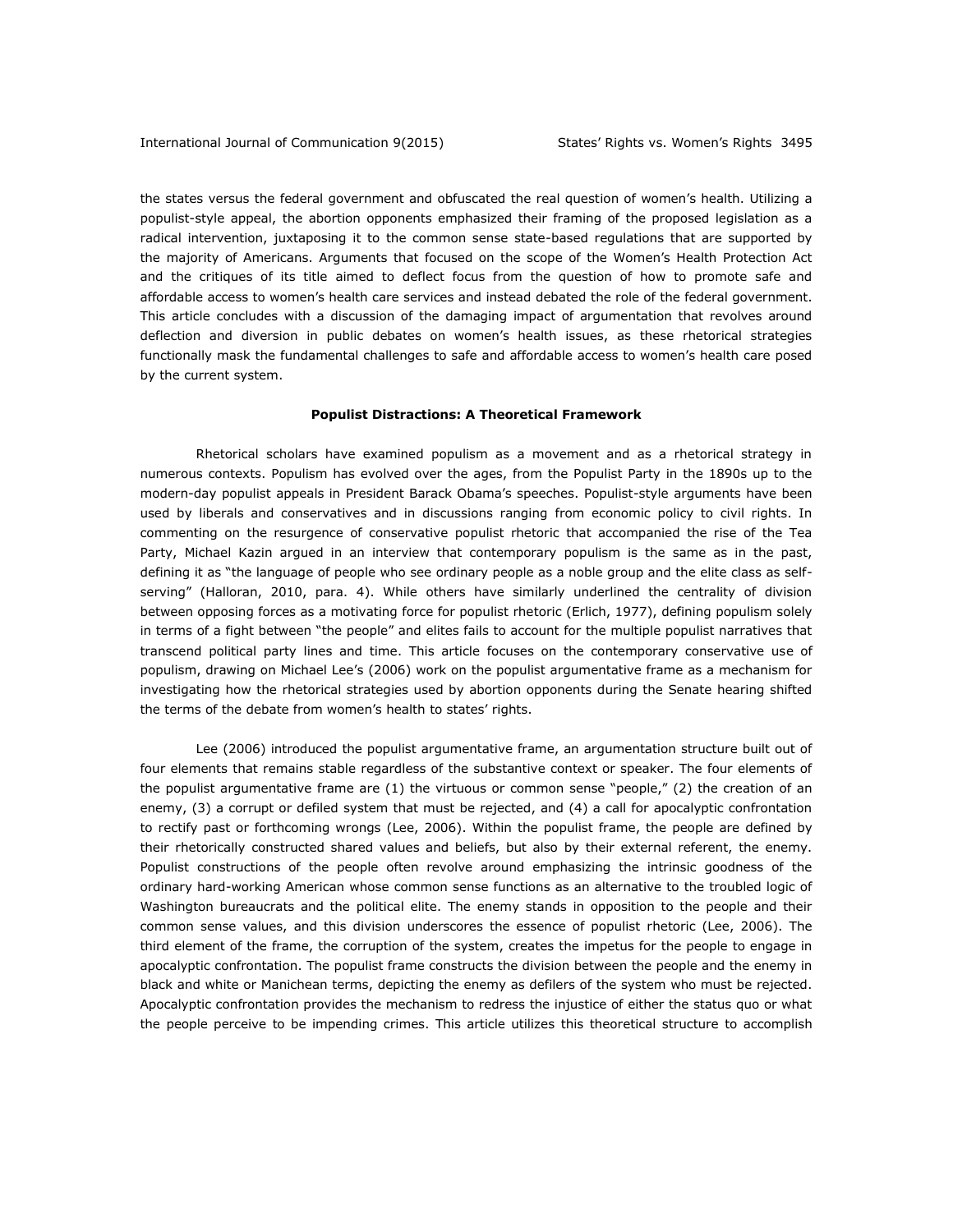two goals: (1) analyzing how abortion opponents used the populist argumentative frame as a structure for reframing the parameters of the debate over the Women's Health Protection Act, and (2) examining the negative impact this reframing has on substantive discussions of the merits of the existing abortion regulations and access to reproductive health care generally.

#### **From Women to States: Redefinition through the Populist Argumentative Frame**

During the hearing on S.1696, the antiabortion panelists and committee members developed the four elements of the populist argumentative frame as a mechanism for redefining the terms of the debate, shifting the focus to a question of the appropriateness of federal action rather than a discussion of women's health. In this instance, "the people" represent those who support common sense state-based abortion regulations, and the enemy constitutes the proponents of S.1696 and the bill itself, since both attempt to defile the "system," which represents the existing abortion laws and the balance of power between the federal government and states. The abortion opponents called for the people to engage in apocalyptic confrontation by rejecting S.1696 and its supporters and instead supporting alternative legislation or the status quo. In their use of the populist frame, the antiabortion panelists and committee members emphasized three main themes: the common-sense nature of the existing state-based regulations, the radical scope of S.1696, and the degree to which American public opinion supports the status quo. This section will analyze how participants in the hearing constructed the four elements of the populist argumentative frame to mobilize opposition to S.1696.

In populist rhetoric, the people are rhetorically defined both by their internal shared characteristics—the elements that make them a cohesive group—and by their exterior referent, the enemy (Lee, 2006). In the hearing on S.1696, the antiabortion advocates constructed the people, defined by their support for the existing state-based approach to regulating abortion, by emphasizing the majority support for the current regulations and the common sense nature of the existing system.

Antiabortion advocates claimed the mantle of defending the interests of the people by claiming that the majority of Americans support common sense regulations on abortion and thus oppose the radical Women's Health Protection Act. Representative Blackburn established the stark dichotomy between the federal and state approach to regulating abortion and placed the majority opinion on the side of the status quo:

This legislation would jeopardize and nullify hundreds of laws . . . that protect both mothers and their unborn children . . . this legislation sets the dangerous precedent because it would place unconstitutional limits on a state's ability to assure the safety of medical facilities . . . by considering this legislation, many of your constituents perceive that this body is out of touch with the consensus opinion in this country. Public opinion polls show time and again that the American people support limits on abortion. (*Women's Health Protection Act*, 2014, para. 8)

Blackburn constructs a people who support the existing limits on abortion that the radical proposed legislation would dismantle. Representative Black reinforced this constructed consensus by arguing that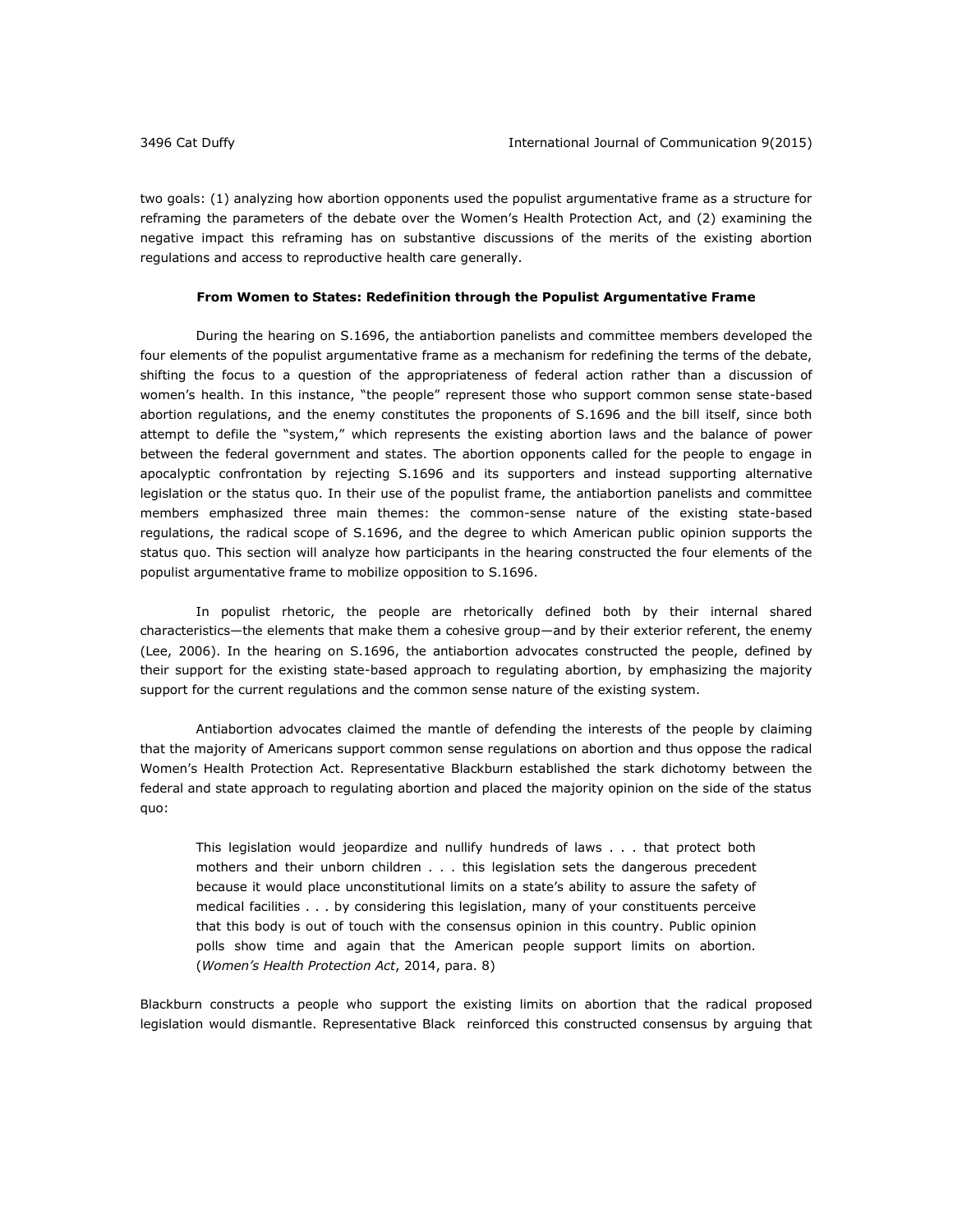#### International Journal of Communication 9(2015) States' Rights vs. Women's Rights 3497

Americans believe abortion must be regulated, as reflected by the fact that "39 states require that abortions be performed by a licensed physician" (ibid., para. 3). Thirty-nine states constitute a strong majority, and her argument implies that these regulations exist only as a result of popular opinion. If the majority of states regulate abortion, and those regulations are supported by public opinion as evidenced by Blackburn's testimony, then to support S.1696 is to oppose the majority of Americans.

Antiabortion advocates link the people to the preservation of the status quo by emphasizing the reasonable nature of the state restrictions. Senator Chuck Grassley (R-IA) described Pennsylvania's counseling requirements and mandatory 24-hour waiting period as "a very common sense law" and argued that Iowans "[took] action on their own to make sure that abortions are done safely" (ibid., para. 14). Senator Ted Cruz (R-TX) echoed this rhetoric, claiming that "a number of the restrictions that this legislation would invalidate are restrictions, common sense restrictions that the vast majority of Americans support" (ibid., para. 7). This emphasis on common sense typifies the populist trope of defining the people as reasonable, down-to-earth, sensible Americans. By associating the status quo state regulations with the common-sense nature of the American public or the "people," the antiabortion advocates normalize the status quo. This rhetoric entrenches the assumption that state regulations are safe and beneficial for women's health issues, a belief that many would contest, as this article will examine later.

Just as the people are defined as supporters of the status quo, abortion adversaries define them in opposition to the enemy—S.1696 and those who support it. Populist rhetoric typically depicts "a vision of the world in Manichean terms" that emphasizes the "distinct division between two forces" (Erlich, 1977, p. 144). The black and white division between the people and the enemy in the populist argumentative frame takes center stage as antiabortion advocates engage in a concerted campaign to label the proposed legislation as unprecedented, radical, and dangerous. One tactic focused on challenging the name of the legislation itself. Representative Blackburn (*Women's Health Protection Act*, 2014) objected to the title "Women's Health Protection Act," claiming that a more accurate title would be "The Removal of Existing Protections and Safety Measures for Women Undergoing Abortion Act." Carol Tobias (ibid.) also proposed an alternate title, the "Abortion Without Limits Until Birth Act," arguing that S.1696 focused solely on "stripping away from elected lawmakers the ability to provide even the most minimal protections for unborn children at any stage in their development" (ibid., para. 3).

In attacking the legislation's title, Tobias and Blackburn simultaneously emphasized the dangerous nature of the bill and implied that its supporters are attempting to deceive the American public. Insinuating that Democratic legislators are lying to constituents in naming the bill the Women's Health Protection Act underscores the radical, devious nature of federal action. In subverting the name of the legislation, antiabortion panelists shift the focus to the radical nature of the proposed legislation, which would supposedly eradicate all limits on abortion. In this view, federal legislators are willing to lie to the American public by using deceptive titles to enact a radical liberal agenda that would eviscerate states' rights. This line of argument reinforces that the people who support the state regulations constitute the real defenders of women's health. Senator Cruz extended this argument by claiming that the legislation is "a very real manifestation of a war on women given the enormous health consequences that unlimited abortion has had, damaging the health and sometimes even the lives of women" (ibid., para. 3). Each of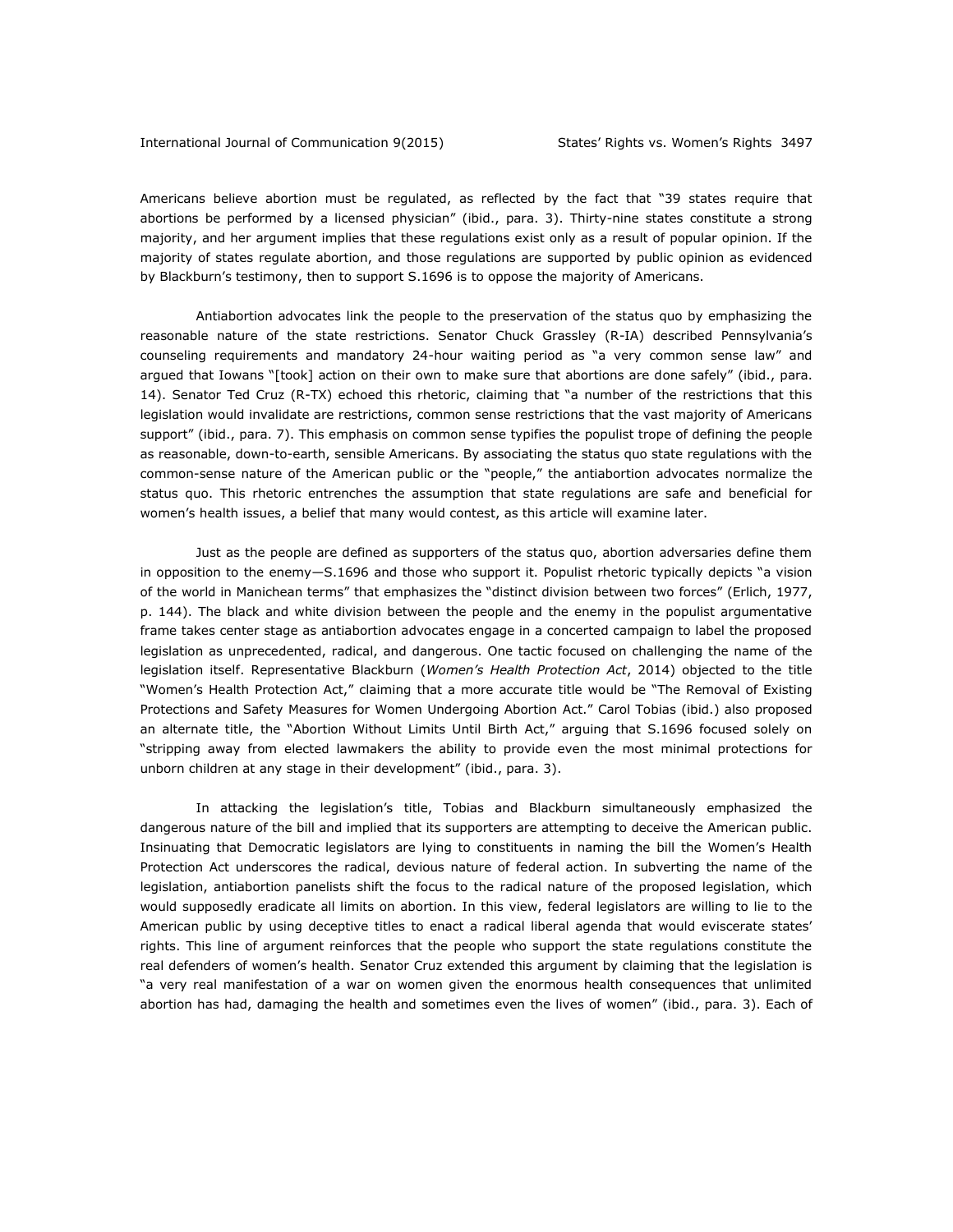these arguments reinforces the idea that the people, those who support common sense regulations, represent those who actually care about women's health.

Another facet of constructing S.1696 as the enemy revolves around emphasizing the dramatic scope of the legislation. Tobias painted a vivid picture, describing the bill as a "pro-abortion statutory bulldozer" (ibid., para. 13) that would eliminate any and all regulations that even tangentially affect abortion. Senator Cruz called it "extreme legislation" that was "designed to eliminate reasonable [state] restrictions on abortions" (ibid., para. 2). The language used to describe the bill and its supporters consistently casts them as the logical opposite of the people—the radical extremist to the common sense majority, the dangerous perversion of the system that currently protects the health of women and the unborn. Antiabortion advocates describe the dichotomy between the people and the enemy and between the state regulations and the federal bill in maximal terms to create a forced choice, echoing the populist strategy of depicting issues as fights between the forces of good and evil. The Women's Health Protection Act becomes the radical pro-abortion overhaul that threatens to corrupt the system that the people must protect. Whether or not state laws represent a good approach to regulating abortion becomes irrelevant in the face of such a radically dangerous federal initiative.

For antiabortion advocates, the system represents the current regulatory framework that exists for controlling abortion. In the populist frame, the system represents "the forum in which competition between the 'people' and their enemy occurs" (Lee, 2006, p. 361). Historically, populists argue that the enemy has already corrupted the system, and thus apocalyptic confrontation represents a "vehicle to revolutionary change" (Lee, 2006, p. 362). In this instance, antiabortion advocates and the people must act to prevent the impending perversion to the system posed by S.1696. Senator Grassley concluded his speech to the members of the hearing by condemning the legislation, saying, "this bill will not become law, because the American people will not support it" (*Women's Health Protection Act*, 2014, para. 20). Apocalyptic tropes run heavy through the discourse of antiabortion advocates throughout the hearing, and their form of confrontation requires the rejection of S.1696. Representative Blackburn urged the committee to reconsider the Women's Health Protection Act and instead to consider the Pain-Capable, Unborn Child Protection Act "to be more in line with the consensus of Americans and the states who were making certain that abortion is indeed safe, legal, and rare" (ibid., para. 26). Other hearing participants including Carol Tobias echoed the call to pass the Pain-Capable, Unborn Child Protection Act and to table the Women's Health Protection Act, illustrating the desire to preserve the current system and purify it by enacting legislation to further regulate the use of abortion. In utilizing the populist argumentative frame, antiabortion panelists create a formidable enemy out of the Women's Health Protection Act, shifting attention to questions of federal overreach and limiting debate on how to actually expand women's access to safe and affordable reproductive health care. This reframing of the discussion during the hearing masks the structural inequities that exist in the current state-based regulatory scheme and the obstacles that women face in obtaining safe and affordable abortion and contraception care.

#### **Problematic Populism: Obscuring Women's Rights**

Shifting the focus of the hearing from a debate over the best practices for ensuring safe and consistent access to women's health care, such as abortion and contraception, to a discussion of the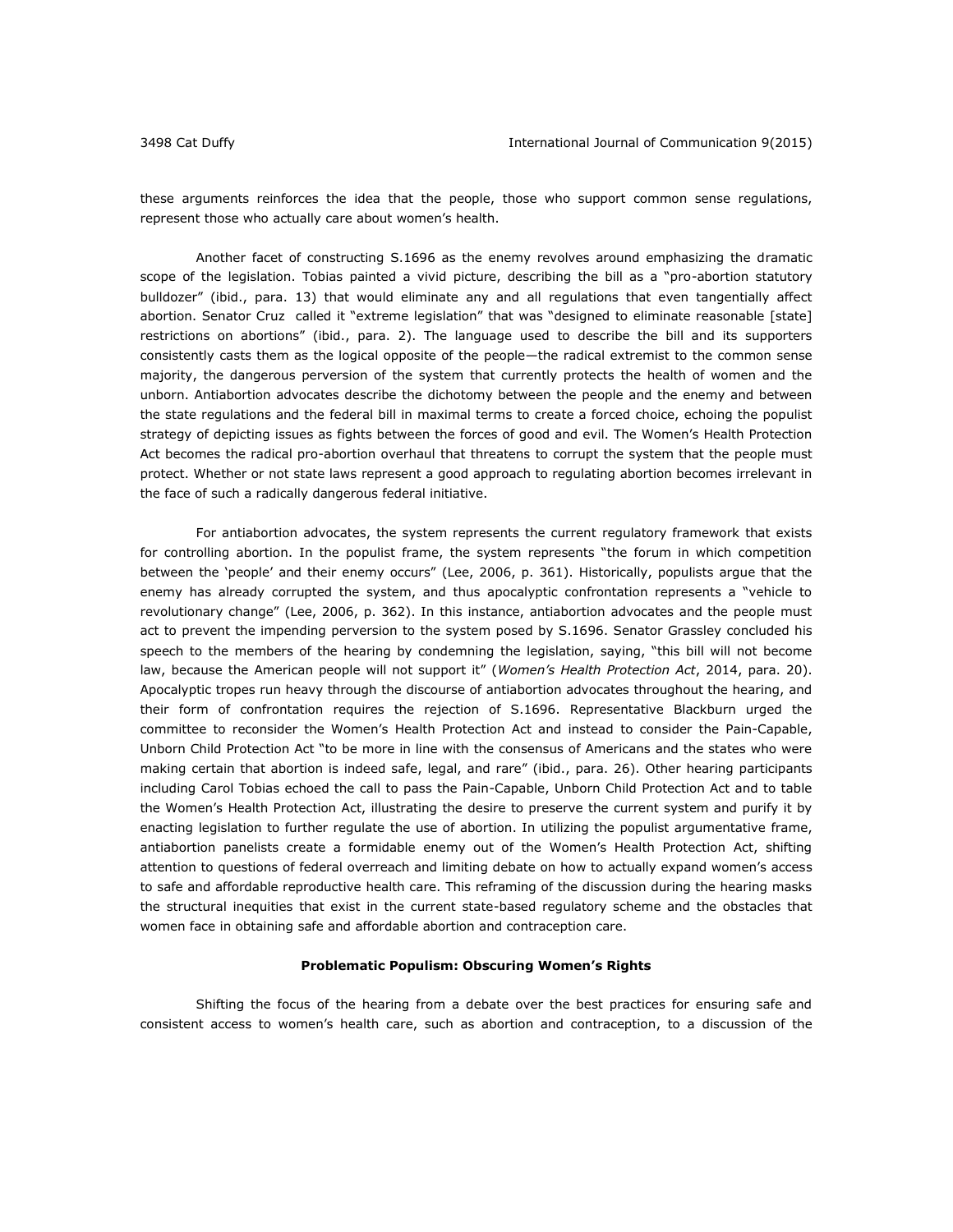proper role of the federal government accomplishes two goals. First, it shifts the discussion into the classic conservative talking point about the dangers of federal overreach and "Big Government." Right-wing populism historically views the federal government skeptically; Big Government, in their view, is made up of Washington elites whose policies of liberal intervention take "hard-earned tax dollars" from ordinary citizens to fund their support of the "undeserving freeloaders" (Langman, 2012, p. 485). Senator Cruz made this link explicit when he cast the bill as an attempt to make abortion universally available, without restriction, and paid for by the ordinary taxpayer. Shifting the terms of the debate to cluster around states' rights allowed the abortion opponents to tap into a powerful conservative trope—opposition to an overly large and intrusive federal government.

Second, by focusing the debate on the role of the states versus the federal government and hyperbolically protesting the allegedly unprecedented scope of the proposed legislation, antiabortion advocates attempt to completely obscure the question of whether or not the states sufficiently protect women's rights. While antiabortion advocates laud the state regulations as protecting the health and safety of women, in reality these regulations are successfully preventing women from accessing the health care services they need and want. Between 2011 and 2013, state governments enacted more than 200 restrictions on abortion, a number higher than all the regulations passed in the previous decade combined (Nash, Gold, Rowan, Rathbun, & Vierboom, 2014). A recent study by the Guttmacher Institute found that more than 50% of women live in a state defined as hostile to abortion (ibid.). Additionally, coercive restrictions, such as 24-hour waiting periods or targeted regulation of abortion providers (TRAP) laws, have dramatically increased the cost of abortions for both the consumer and the provider (Dreweke, 2014). State governments are systematically eroding the constitutionally protected right to abortion granted by Roe v. Wade, but the populist appeals of the antiabortion advocates conceal these facts.

The damaging impact of this type of diversionary discourse and the legal system it supports takes center stage in Texas. In November 2013, the Texas legislature passed sweeping new antiabortion regulations, which has sparked a 13% drop in the number of legal abortions, according to a new study by the Texas Policy Evaluation Project (Bassett, 2014). While antiabortion advocates might point to this number as a sign of success, other findings in the study illustrate the detrimental impact these regulations have on women's health care services. Even as the overall number of abortions dropped, the number of second-trimester abortions as a percentage of all abortions increased, indicating that these regulations (such as mandatory waiting periods) are forcing women into waiting later into their pregnancies to receive their care (Bassett, 2014). Representative Black described second-trimester abortions as "the unborn child is literally torn apart limb by limb" (*Women's Health Protection Act*, 2014, para. 23). Representative Blackburn claimed that more than "sixty percent of Americans believe abortion should not be permitted in the second trimester" (ibid., para. 5). Carol Tobias described this procedure as a "second trimester dismemberment procedure" (ibid., para. 9). The Texas regulations included an admitting-privileges rule, which was described by Dr. Chireau (ibid. 2014) as a "standard of care" to ensure women receive proper treatment when getting an abortion. There exists a fundamental tension between a law intended to institute a basic "standard of care" that also results in an increase in procedures described as brutal and dangerous. A law cannot represent a "common sense regulation" if it results in an increase in late-term abortions that the majority of Americans oppose.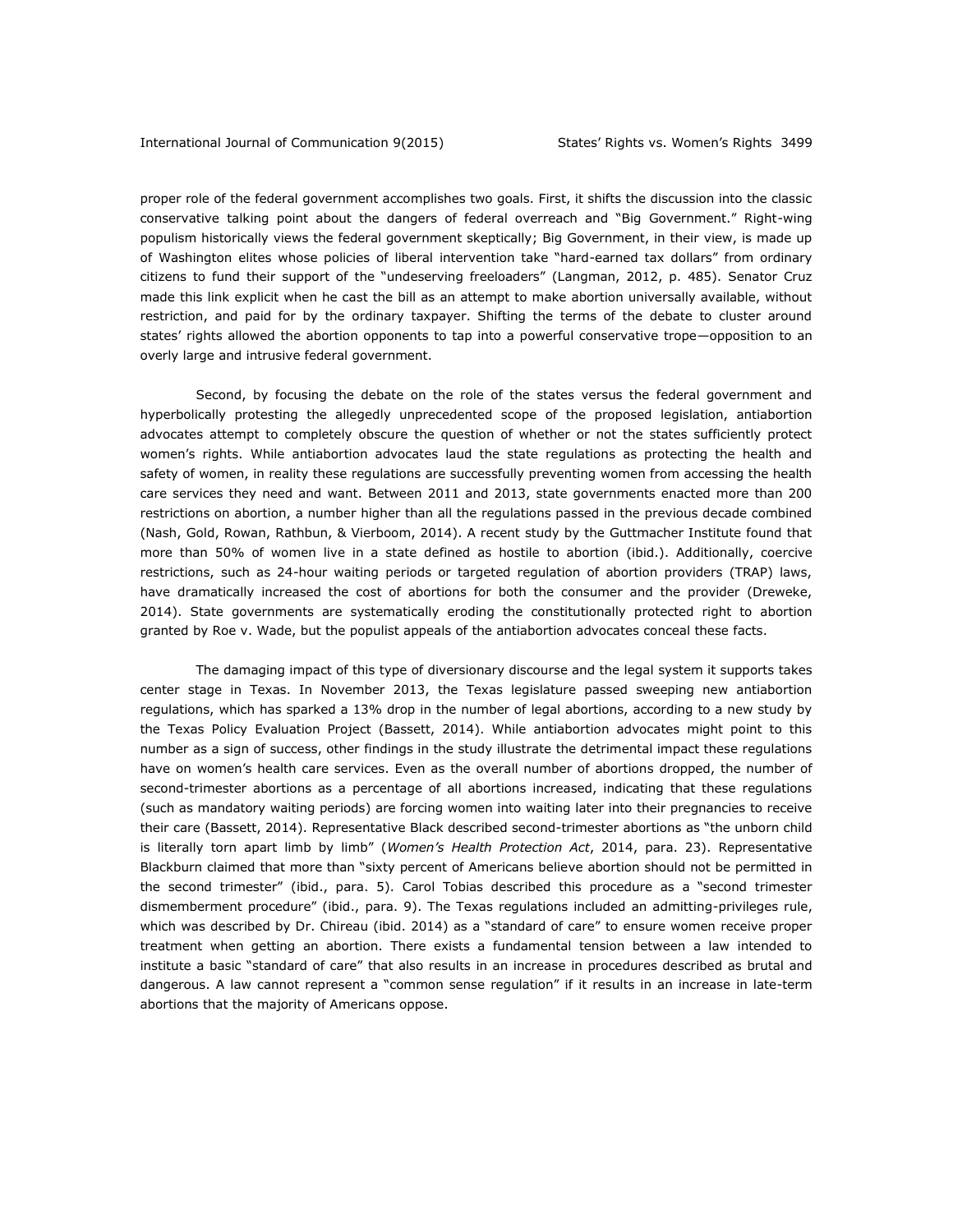In addition to leading to an increase in late-term abortions, Daniel Grossman, a lead author in the Texas study and the president for research at Ibis Reproductive Health, argues that the regulations will force women into "illegal and unsafe methods of self-inducing" (Bassett, 2014, para. 5) abortions. As abortion clinics close and access to care becomes increasingly difficult, women are either forced into motherhood or to back-alley abortions (Dreweke, 2014). The discursive practice of labeling state regulations as "common sense safety regulations" purposely misleads the public. If these regulations are causing an increase in illegal or back-alley abortions, no one can call them reasonable or argue that these regulations were enacted for the safety of women. It calls into question the sincerity of antiabortion advocates' desire to maintain reasonable safety regulations, because it appears these regulations slowly eviscerate all access to abortion care.

#### **Conclusion**

This article examined how antiabortion advocates engage the populist argumentative frame by drawing on the tropes associated with states' rights as a mechanism for fundamentally altering the terms of the debate over the Women's Health Protection Act. The digressive debate over S.1696 shifted from a discussion of women's health care into a debate over the proper role of the federal government, a testament to the power of the populist argumentative frame. Antiabortion advocates engaged in a concerted campaign to demonize S.1696 and its supporters as the enemy of the people, the American public who supports the existing system of common sense state restrictions. By representing the Women's Health Protection Act as a perversion of the system, bent on rolling back all restrictions on access to abortion, the antiabortion participants in the hearing called on the people to reject this federal intrusion. By hyperbolically illustrating the sweeping scope of the proposed legislation, the focus on states' rights shifts attention to the classic conservative trope of opposing Big Government.

This article contributes to the current discussion on abortion discourse by interrogating how antiabortion advocates fundamentally obscure the question of women's health by shifting the debate to a question of federalism. This shift in the debate systematically obscures how state regulations undermine constitutionally guaranteed access to abortion, but it also results in actual physical harm due to women's subsequent reliance on risky and dangerous procedures, such as self-induced or back-alley abortions. Abortion and contraceptive care represent some of the most politically contentious and polarized issues in American politics. The argumentation strategies utilized by antiabortion advocates during the Senate Judiciary Committee hearing on the Women's Health Protection Act showcase the ways in which vitally important public policy issues can be distorted into discussions of partisan talking points. Engaging in rhetorical tactics to obscure the fundamental issue of women's health in these public policy discussions does a grave disservice to the American public.